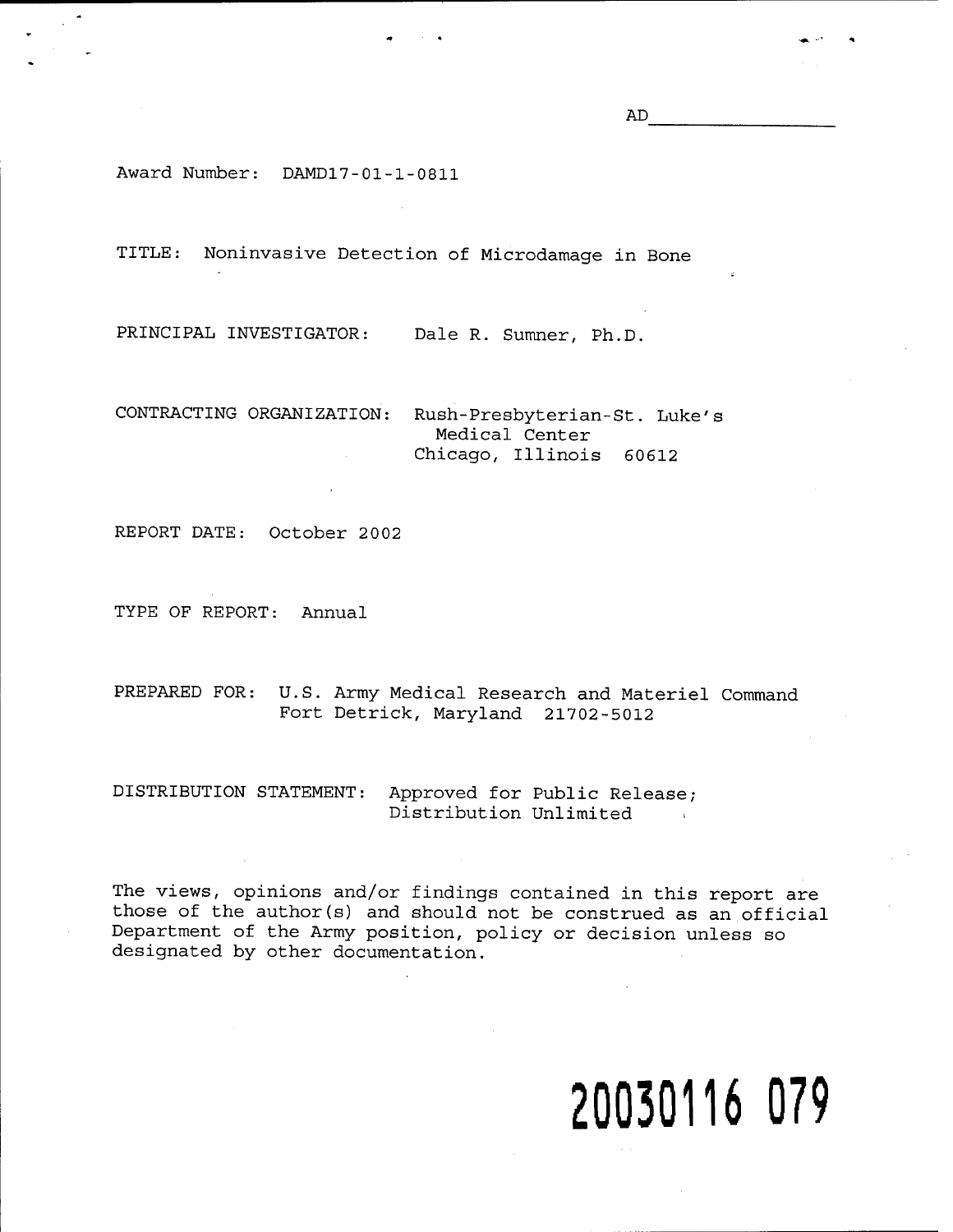| <b>REPORT DOCUMENTATION PAGE</b>                                                                                                                                                                 |                                                                                                                                                                                                                                                                                                                                                                                                                                                                                                                                                                                                                                            |                                    | <b>Form Approved</b><br>OMB No. 074-0188                   |                                            |  |
|--------------------------------------------------------------------------------------------------------------------------------------------------------------------------------------------------|--------------------------------------------------------------------------------------------------------------------------------------------------------------------------------------------------------------------------------------------------------------------------------------------------------------------------------------------------------------------------------------------------------------------------------------------------------------------------------------------------------------------------------------------------------------------------------------------------------------------------------------------|------------------------------------|------------------------------------------------------------|--------------------------------------------|--|
|                                                                                                                                                                                                  | Public reporting burden for this collection of information is estimated to average 1 hour per response, including the time for reviewing instructions, searching existing data sources, gathering and maintaining<br>the data needed, and completing and reviewing this collection of information. Send comments regarding this burden estimate or any other aspect of this collection of information, including suggestions for<br>reducing this burden to Washington Headquarters Services, Directorate for Information Operations and Reports, 1215 Jefferson Davis Highway, Suite 1204, Arlington, VA 22202-4302, and to the Office of |                                    |                                                            |                                            |  |
| Management and Budget, Paperwork Reduction Project (0704-0188), Washington, DC 20503<br>1. AGENCY USE ONLY (Leave blank)                                                                         | 2. REPORT DATE                                                                                                                                                                                                                                                                                                                                                                                                                                                                                                                                                                                                                             | 3. REPORT TYPE AND DATES COVERED   |                                                            |                                            |  |
| <b>4. TITLE AND SUBTITLE</b>                                                                                                                                                                     | October 2002                                                                                                                                                                                                                                                                                                                                                                                                                                                                                                                                                                                                                               | Annual (10 Sep 01 - 10 Sep 02)     |                                                            |                                            |  |
|                                                                                                                                                                                                  |                                                                                                                                                                                                                                                                                                                                                                                                                                                                                                                                                                                                                                            |                                    | <b>5. FUNDING NUMBERS</b><br>DAMD17-01-1-0811              |                                            |  |
| Noninvasive Detection of Microdamage in Bone                                                                                                                                                     |                                                                                                                                                                                                                                                                                                                                                                                                                                                                                                                                                                                                                                            |                                    |                                                            |                                            |  |
| 6. AUTHOR(S)                                                                                                                                                                                     |                                                                                                                                                                                                                                                                                                                                                                                                                                                                                                                                                                                                                                            |                                    |                                                            |                                            |  |
| Dale R. Sumner, Ph.D.                                                                                                                                                                            |                                                                                                                                                                                                                                                                                                                                                                                                                                                                                                                                                                                                                                            |                                    |                                                            |                                            |  |
|                                                                                                                                                                                                  |                                                                                                                                                                                                                                                                                                                                                                                                                                                                                                                                                                                                                                            |                                    |                                                            |                                            |  |
|                                                                                                                                                                                                  |                                                                                                                                                                                                                                                                                                                                                                                                                                                                                                                                                                                                                                            |                                    |                                                            |                                            |  |
| 7. PERFORMING ORGANIZATION NAME(S) AND ADDRESS(ES)                                                                                                                                               |                                                                                                                                                                                                                                                                                                                                                                                                                                                                                                                                                                                                                                            |                                    | 8. PERFORMING ORGANIZATION<br><b>REPORT NUMBER</b>         |                                            |  |
| Rush-Presbyterian-St. Luke's Medical Center                                                                                                                                                      |                                                                                                                                                                                                                                                                                                                                                                                                                                                                                                                                                                                                                                            |                                    |                                                            |                                            |  |
| Chicago, Illinois 60612                                                                                                                                                                          |                                                                                                                                                                                                                                                                                                                                                                                                                                                                                                                                                                                                                                            |                                    |                                                            |                                            |  |
| E-Mail: Rick_Sumner@rush.edu                                                                                                                                                                     |                                                                                                                                                                                                                                                                                                                                                                                                                                                                                                                                                                                                                                            |                                    |                                                            |                                            |  |
| 9. SPONSORING / MONITORING AGENCY NAME(S) AND ADDRESS(ES)                                                                                                                                        |                                                                                                                                                                                                                                                                                                                                                                                                                                                                                                                                                                                                                                            |                                    | 10. SPONSORING / MONITORING<br><b>AGENCY REPORT NUMBER</b> |                                            |  |
|                                                                                                                                                                                                  |                                                                                                                                                                                                                                                                                                                                                                                                                                                                                                                                                                                                                                            |                                    |                                                            |                                            |  |
| U.S. Army Medical Research and Materiel Command<br>Fort Detrick, Maryland 21702-5012                                                                                                             |                                                                                                                                                                                                                                                                                                                                                                                                                                                                                                                                                                                                                                            |                                    |                                                            |                                            |  |
|                                                                                                                                                                                                  |                                                                                                                                                                                                                                                                                                                                                                                                                                                                                                                                                                                                                                            |                                    |                                                            |                                            |  |
|                                                                                                                                                                                                  |                                                                                                                                                                                                                                                                                                                                                                                                                                                                                                                                                                                                                                            |                                    |                                                            |                                            |  |
| <b>11. SUPPLEMENTARY NOTES</b>                                                                                                                                                                   |                                                                                                                                                                                                                                                                                                                                                                                                                                                                                                                                                                                                                                            |                                    |                                                            |                                            |  |
| Report contains color.                                                                                                                                                                           |                                                                                                                                                                                                                                                                                                                                                                                                                                                                                                                                                                                                                                            |                                    |                                                            |                                            |  |
| 12a. DISTRIBUTION / AVAILABILITY STATEMENT                                                                                                                                                       |                                                                                                                                                                                                                                                                                                                                                                                                                                                                                                                                                                                                                                            |                                    |                                                            | <b>12b. DISTRIBUTION CODE</b>              |  |
| Approved for Public Release; Distribution Unlimited                                                                                                                                              |                                                                                                                                                                                                                                                                                                                                                                                                                                                                                                                                                                                                                                            |                                    |                                                            |                                            |  |
|                                                                                                                                                                                                  |                                                                                                                                                                                                                                                                                                                                                                                                                                                                                                                                                                                                                                            |                                    |                                                            |                                            |  |
| 13. ABSTRACT (Maximum 200 Words)                                                                                                                                                                 |                                                                                                                                                                                                                                                                                                                                                                                                                                                                                                                                                                                                                                            |                                    |                                                            |                                            |  |
| This concept exploration proposal seeks to determine if a novel x-ray technique called                                                                                                           |                                                                                                                                                                                                                                                                                                                                                                                                                                                                                                                                                                                                                                            |                                    |                                                            |                                            |  |
| diffraction enhanced imaging, which provides dramatic gains in contrast over conventional<br>radiography, can be used to identify microdamage in bone non-invasively.                            |                                                                                                                                                                                                                                                                                                                                                                                                                                                                                                                                                                                                                                            |                                    |                                                            |                                            |  |
| This technique has<br>been used successfully in soft tissues, including recent studies by our group to detect damage                                                                             |                                                                                                                                                                                                                                                                                                                                                                                                                                                                                                                                                                                                                                            |                                    |                                                            |                                            |  |
| in articular cartilage. Here, we plan to extend our work to studies relevant to microdamage                                                                                                      |                                                                                                                                                                                                                                                                                                                                                                                                                                                                                                                                                                                                                                            |                                    |                                                            |                                            |  |
| accumulation and repair in bone. Interest in microdamage in bone comes in part from its likely<br>role in the etiology of stress fractures. In addition, microdamage accumulation may contribute |                                                                                                                                                                                                                                                                                                                                                                                                                                                                                                                                                                                                                                            |                                    |                                                            |                                            |  |
| to osteoporotic fractures and loosening of dental or orthopedic implants. Our working                                                                                                            |                                                                                                                                                                                                                                                                                                                                                                                                                                                                                                                                                                                                                                            |                                    |                                                            |                                            |  |
| hypothesis is that microdamage in bone can be detected non-invasively by diffraction enhanced<br>imaging because this imaging modality expands the ability of x-rays to record refraction and    |                                                                                                                                                                                                                                                                                                                                                                                                                                                                                                                                                                                                                                            |                                    |                                                            |                                            |  |
| scatter rejection (extinction) as well as absorption. No matter the spatial scale of the                                                                                                         |                                                                                                                                                                                                                                                                                                                                                                                                                                                                                                                                                                                                                                            |                                    |                                                            |                                            |  |
| fracture feature, diffraction enhanced imaging has a contrast mechanism suited to make the                                                                                                       |                                                                                                                                                                                                                                                                                                                                                                                                                                                                                                                                                                                                                                            |                                    |                                                            |                                            |  |
| feature visible. We have performed two sets of experiments to address Specific Aim 1, which<br>focuses on using machined bone samples to determine if induced microdamage can be detected non-   |                                                                                                                                                                                                                                                                                                                                                                                                                                                                                                                                                                                                                                            |                                    |                                                            |                                            |  |
| invasively. The results suggest that this may be possible and we are currently designing and<br>carrying out an additional experiment to confirm these observations.                             |                                                                                                                                                                                                                                                                                                                                                                                                                                                                                                                                                                                                                                            |                                    |                                                            |                                            |  |
|                                                                                                                                                                                                  |                                                                                                                                                                                                                                                                                                                                                                                                                                                                                                                                                                                                                                            |                                    |                                                            |                                            |  |
| <b>14. SUBJECT TERMS</b>                                                                                                                                                                         |                                                                                                                                                                                                                                                                                                                                                                                                                                                                                                                                                                                                                                            |                                    |                                                            | <b>15. NUMBER OF PAGES</b>                 |  |
| microdamage, bone, diffraction enhanced imaging, synchrotron,<br>fatigue fracture, non-invasive                                                                                                  |                                                                                                                                                                                                                                                                                                                                                                                                                                                                                                                                                                                                                                            |                                    |                                                            | 7<br>16. PRICE CODE                        |  |
| <b>17. SECURITY CLASSIFICATION</b>                                                                                                                                                               | <b>18. SECURITY CLASSIFICATION</b>                                                                                                                                                                                                                                                                                                                                                                                                                                                                                                                                                                                                         | <b>19. SECURITY CLASSIFICATION</b> |                                                            | 20. LIMITATION OF ABSTRACT                 |  |
| OF REPORT<br>Unclassified                                                                                                                                                                        | OF THIS PAGE<br>Unclassified                                                                                                                                                                                                                                                                                                                                                                                                                                                                                                                                                                                                               | OF ABSTRACT<br>Unclassified        |                                                            |                                            |  |
| NSN 7540-01-280-5500                                                                                                                                                                             |                                                                                                                                                                                                                                                                                                                                                                                                                                                                                                                                                                                                                                            |                                    |                                                            | Unlimited<br>Standard Form 298 (Rev. 2-89) |  |
|                                                                                                                                                                                                  |                                                                                                                                                                                                                                                                                                                                                                                                                                                                                                                                                                                                                                            |                                    | 298-102                                                    | Prescribed by ANSI Std. Z39-18             |  |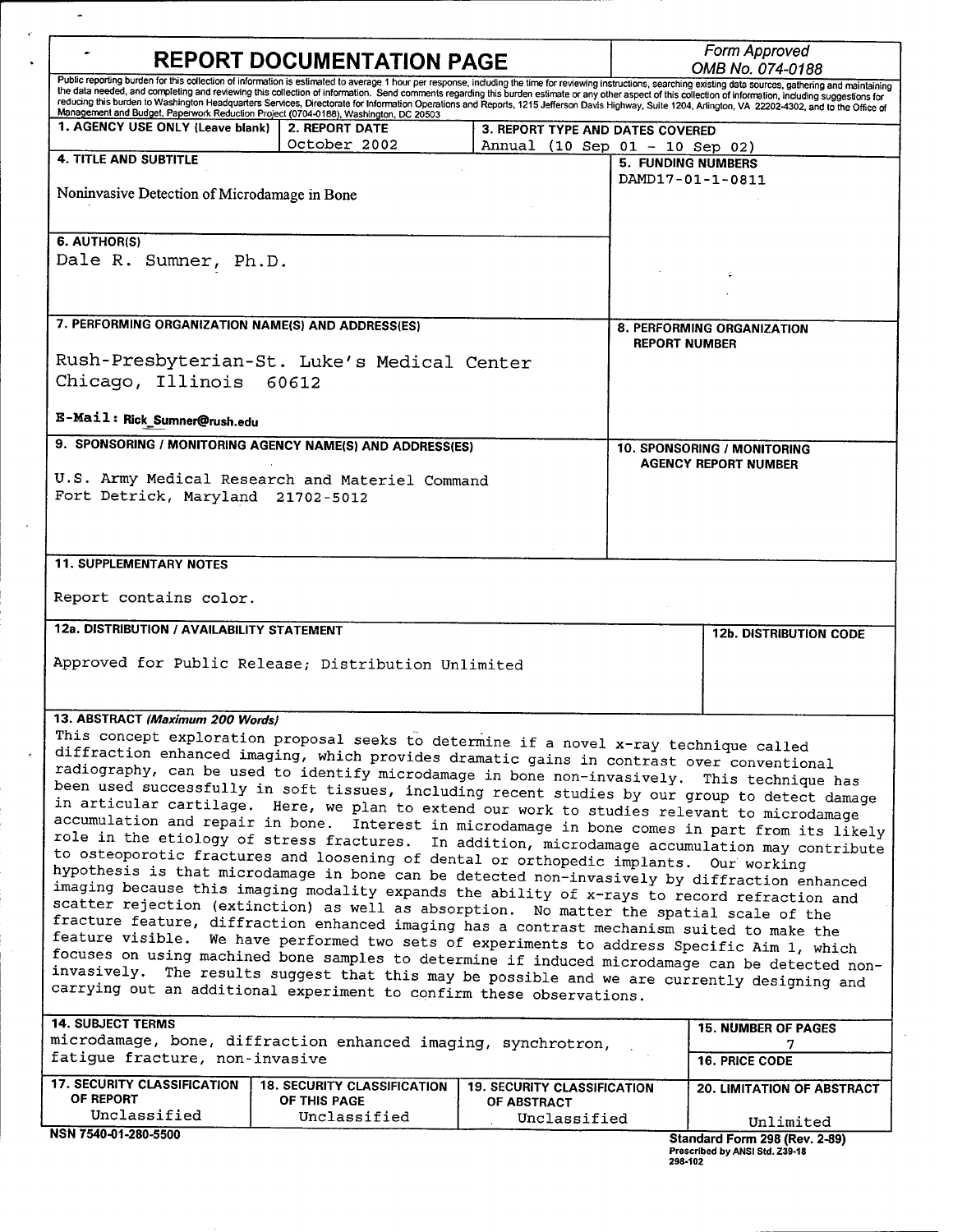# **Table of Contents**

 $\bullet$ 

 $\ddot{\phantom{a}}$ 

 $\bar{\star}$ 

 $\overline{a}$ 

| $\label{eq:2.1} \mathcal{L} = \mathcal{L} \left( \mathcal{L} \right) \mathcal{L} \left( \mathcal{L} \right) \mathcal{L} \left( \mathcal{L} \right)$ |  |
|-----------------------------------------------------------------------------------------------------------------------------------------------------|--|
|                                                                                                                                                     |  |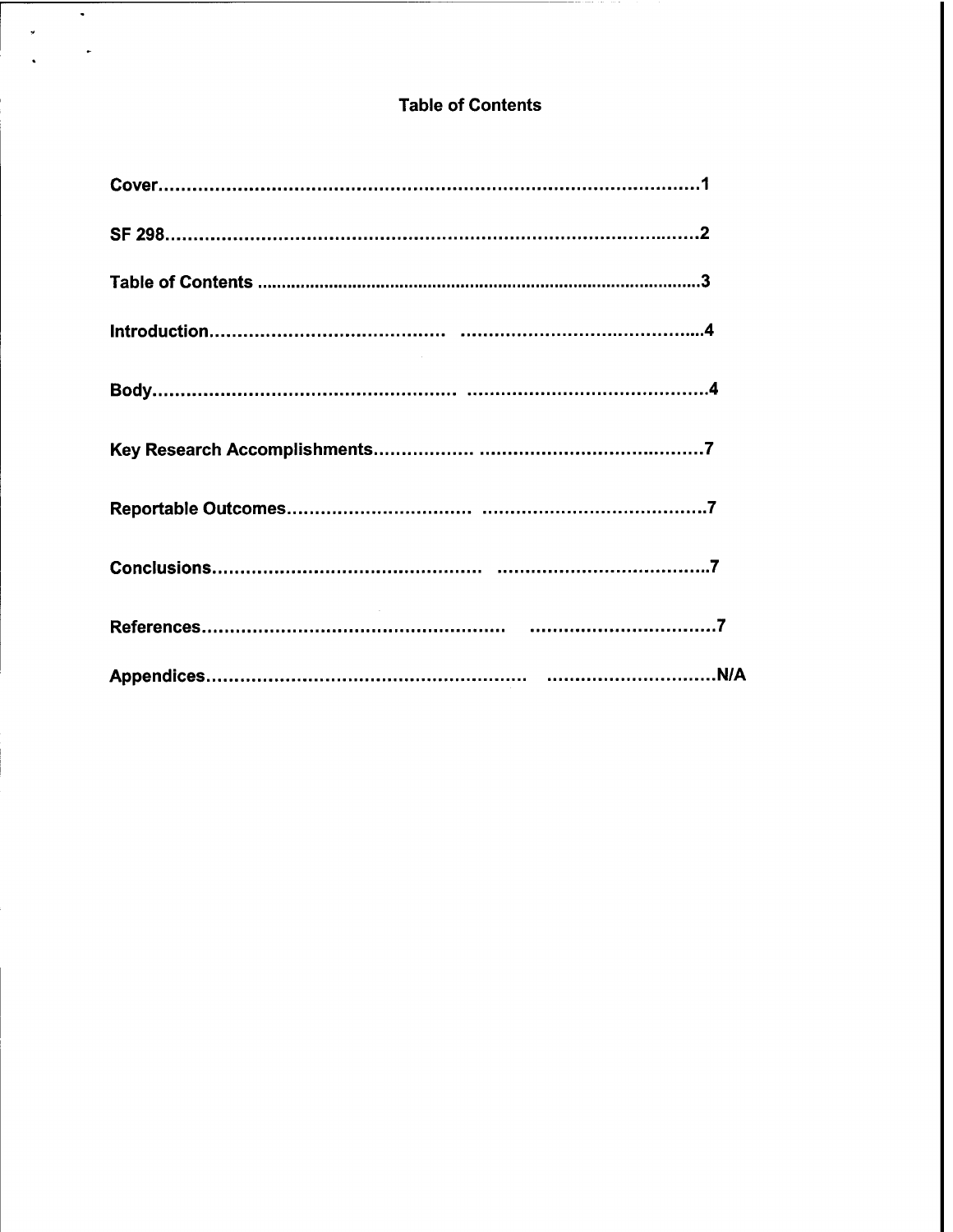### **INTRODUCTION**

This concept exploration proposal seeks to determine if a novel x-ray technique called diffraction enhanced imaging, which provides dramatic gains in contrast over conventional radiography, can be used to identify microdamage in bone non-invasively. This technique has been used successfully in soft tissues, including recent studies by our group to detect damage in articular cartilage. Here, we plan to extend our work to studies relevant to microdamage accumulation and repair in bone. Interest in microdamage in bone comes in part from its likely role in the etiology of stress fractures. In addition, microdamage accumulation may contribute to osteoporotic fractures and loosening of dental or orthopedic implants. Our working hypothesis is that microdamage in bone can be detected non-invasively by diffraction enhanced imaging because this imaging modality expands the ability of x-rays to record refraction and scatter rejection (extinction) as well as absorption. No matter the spatial scale of the fracture feature, diffraction enhanced imaging has a contrast mechanism suited to make the feature visible. Specific studies to determine the optimum imaging parameters and to compare diffraction enhanced images of machined samples and intact bones before and after induction of mechanical testing have been designed to address the hypothesis.

#### BODY

We have focused on Task 2 because it is the most important part of the proposed work. The reviewers of the grant felt that Task 1 was not important. In addition, we have modified the experimental design to accommodate the practicality of access to the key resource in the project - - the National Synchrotron Light Source (NSLS) at Brookehaven National Laboratory and have eliminated the need to subject the specimens to freeze-thaw cycles (Task 1).

Experiment la was designed to determine if "large" defects could be imaged by DEI. In this experiment, two machined bovine cortical bone samples were drilled with different diameter drills and then a "conventional" synchrotron radiograph and diffraction enhanced images at three places along the rocking curve  $(0, -1, 1)$  were collected. The images were collected with the samples in a vertical position and with them in a horizontal position at 30 KeV and 40 KeV.

Experiment lb was carried out to determine if a non-displaced fracture could be imaged. In this experiment, two machined bovine cortical bone samples were bent until they broke, the fragments were fit back together and the same set of images were made as in Experiment 1a.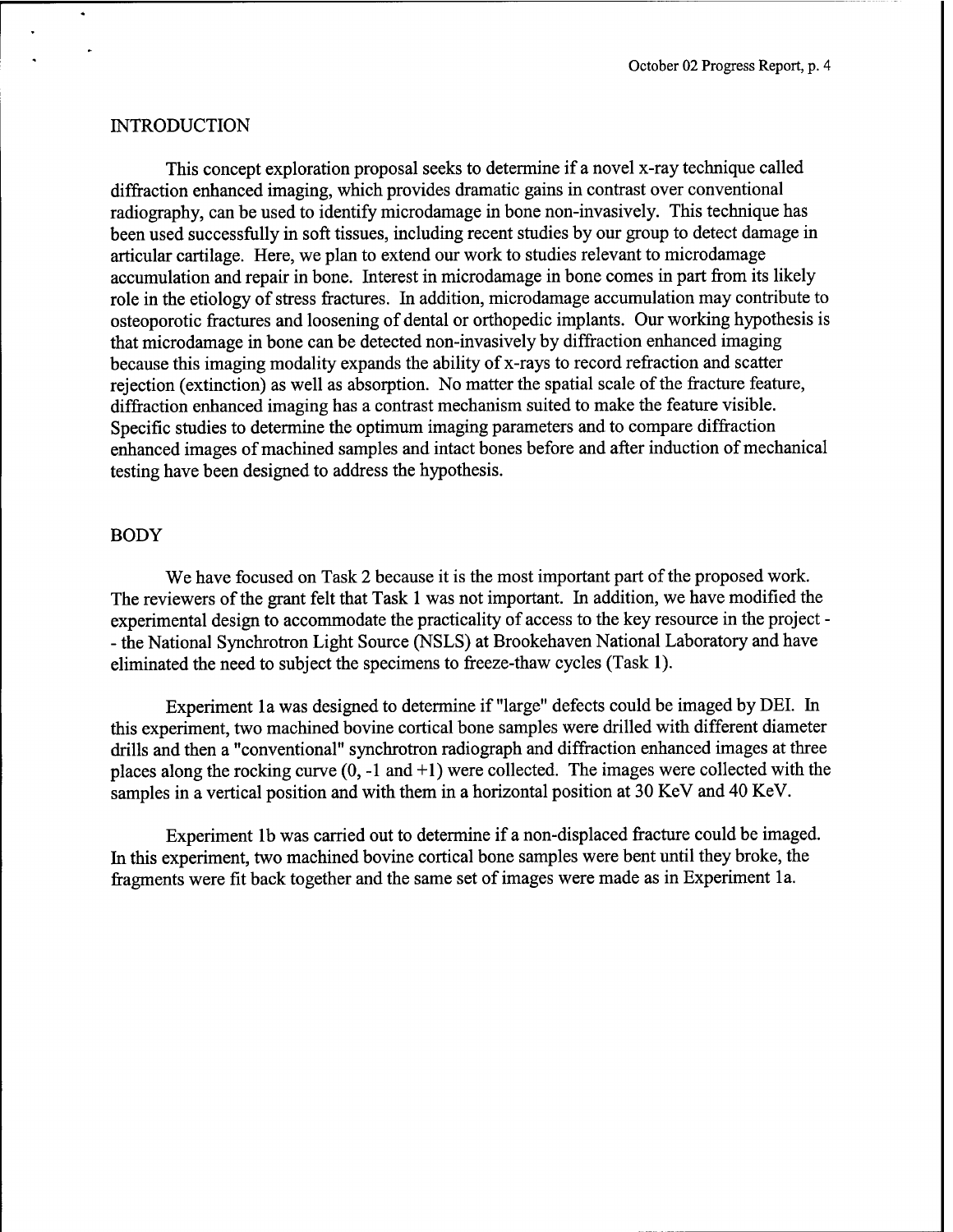Sample images for Experiments la and lb are shown in Figure 1. While the induced breaks (2 left samples) and drill holes (2 right samples) are visible in the radiograph (panel A), considerably more detail can be appreciated in the diffraction enhanced images (panels B,C and D). In particular, the ability of the new technique to highlight surface phenomena is evident. Some of the surface structure is certainly internal (e.g., in panel C it appears that the surface created by the drill can actually be visualized) and some of the surface detail may come from the machined surfaces of the samples.

Experiment lc was carried out to determine if microdamage could be detected. In this experiment two machined bovine cortical bone samples were imaged before and after inducing microdamage. The microdamage was induced by fatigue loading the samples until there was approximately a 20% reduction in the structural stiffness of the specimen. Figure 2 shows some of the results from



enhanced image at the top of the rocking curve,  $C$ ) Diffraction enhanced image at -1 on the rocking curve, D) Diffraction enhanced image at +1 on the rocking curve.

Experiment lc. The most noticeable finding was that even though it was difficult to discern a difference in the images from the sample before induction of microdamage (unstressed) and after induction of microdamage (stressed) by visual inspection of the images (panel A), the analysis of the rocking curves indicated that the width of the rocking curve was greater for the unstressed as opposed to the stressed condition. Thus, it is possible that a microdamage "signature" may be present that can be detected by DEI.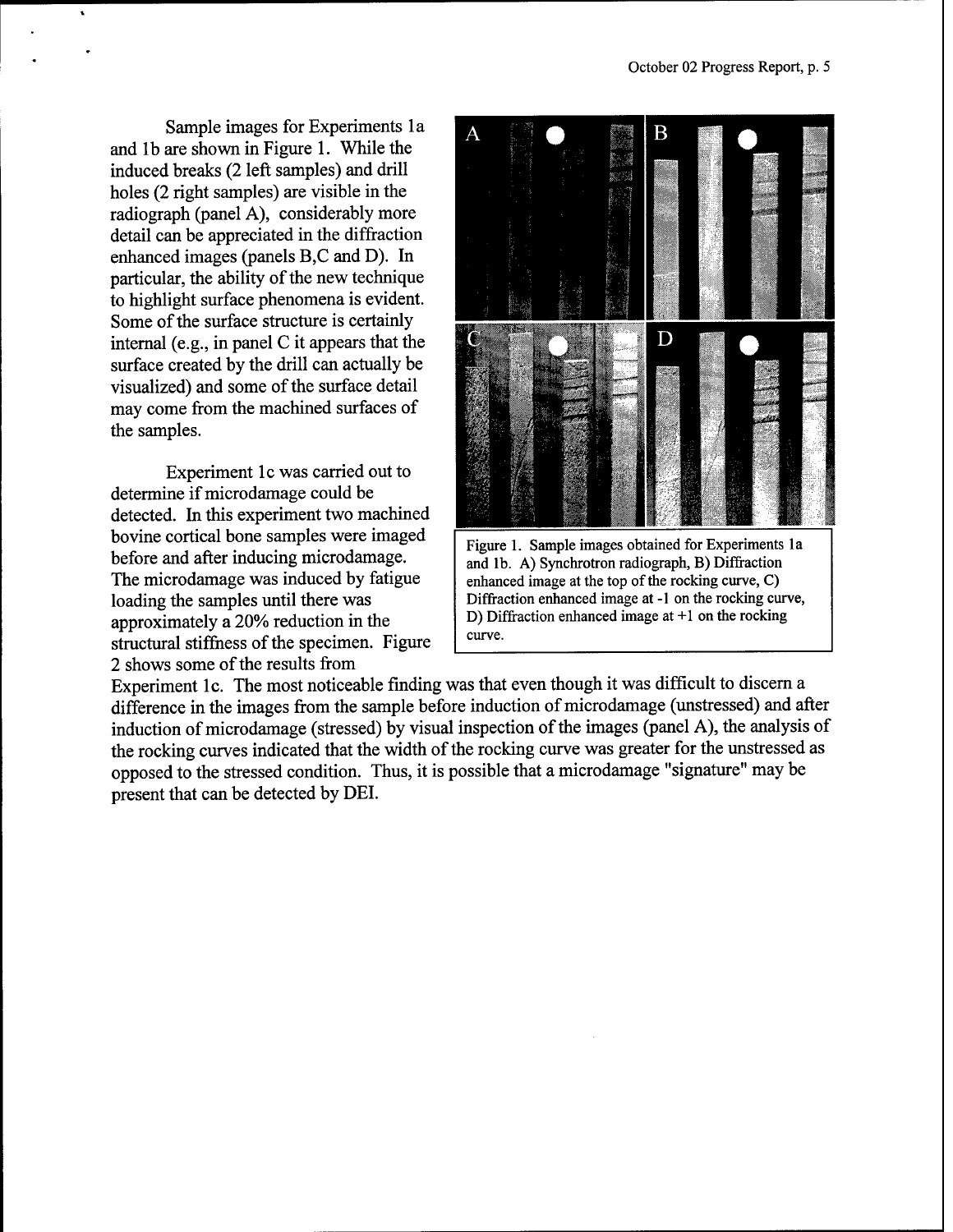

stressed

Experiment 2a attempted to determine if different levels of microdamage could be detected. In this experiment, we attempted to induce different levels of microdamage by using different criteria for the fatigue loading protocol (e.g., fatigue loading until the structural stiffness was reduced by 40% as opposed to 20%). We found that this graded loading above 20% was not possible because the specimens broke once the structural stiffness reduction exceeded 20%. Conversations with colleagues who have fatigue loaded bone for other purposes confirmed that it is very difficult to reduce the structural stiffness by more than 20%. We are continuing to analyze the data from Experiment 2a and are finding consistent differences in the rocking curve width associated with whether or not the sample had been fatigue loaded. We have also begun to calculate the fractal dimension of images from this experiment and the preliminary analyses suggests that there may be consistent differences between unstressed and stressed samples. This may prove very interesting because fractal analysis provides information about the structures in an image.